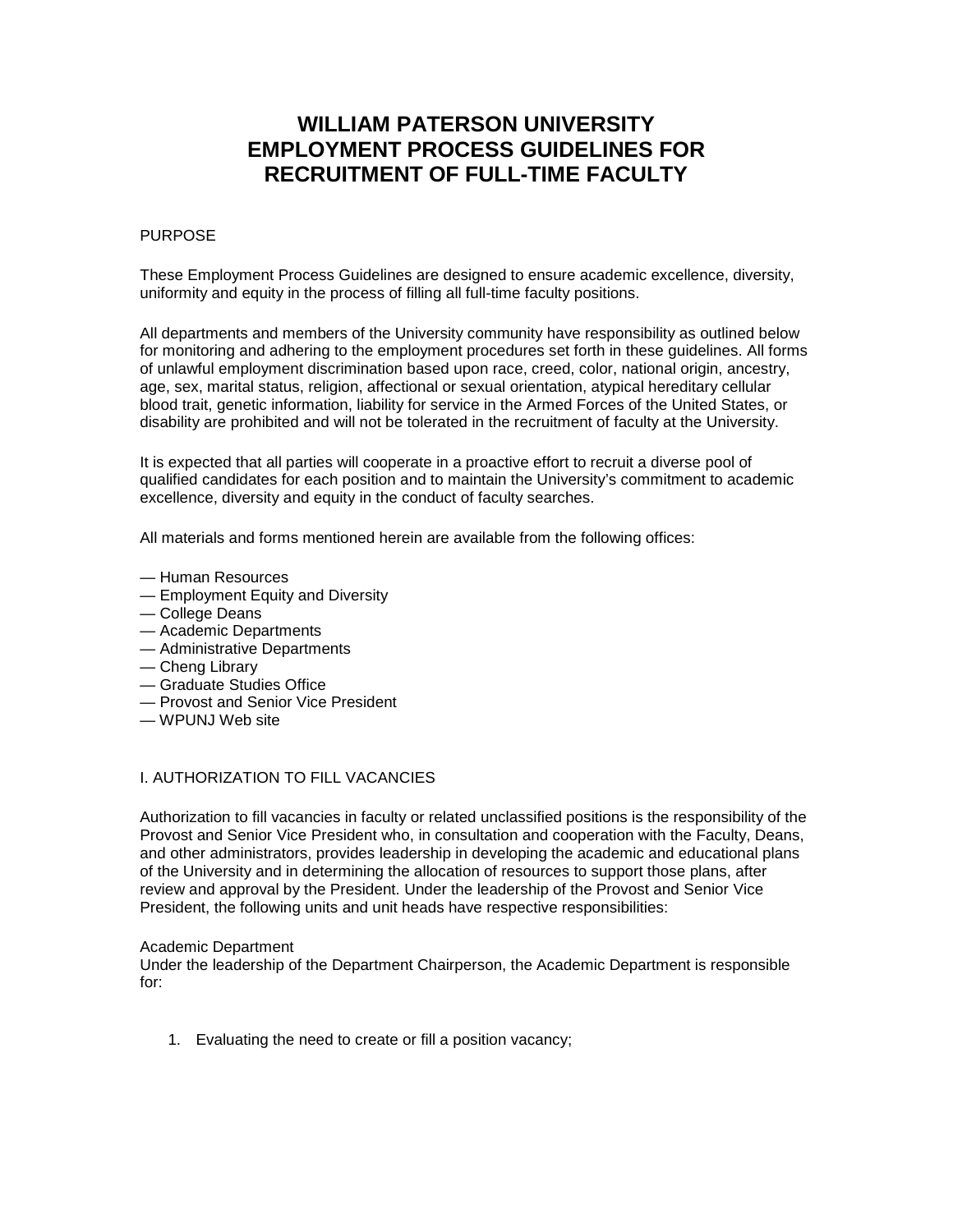- 2. Providing justification for filling a vacancy and request permission to search for candidates to the appropriate College Dean; and
- 3. Providing a job description concerning the vacancy to be filled (including specialization and required qualifications) to the Dean of the respective College.

### Dean of the College

The Dean of the College evaluates all requests to fill or create vacancies and also recommends and requests permission to fill vacancies based on the academic needs, priorities and resources of the Departments, College, and University. The Dean is responsible for:

- 1. Providing the Provost and Senior Vice President with a list of existing vacancies and proposed positions to be filled in each department including specific titles, job descriptions (area of specialization), salary and/or rank, starting date, source of funding, justification and proposed application deadline.
- 2. Reviewing and approving job descriptions from departments which specify, at a minimum, the following: a. rank and specialization; b. duties; and, c. required and preferred qualifications;
- 3. Notifying Departments within the College of approval/disapproval to fill vacant or proposed positions.

Provost and Senior Vice President The Provost and Senior Vice President is responsible for:

- 1. Reviewing the lists of existing vacancies and proposed positions to be filled in each College;
- 2. Evaluating each request on the basis of programmatic need, University resources and priorities;
- 3. Approving/disapproving all requests to fill or create a vacancy and notify Deans and Academic Departments of such approval/disapproval in light of total University priorities, needs, and resources.

## II. THE SEARCH AND APPOINTMENT PROCESS

Final authority for appointment to full-time faculty positions resides with the President and the public action of the Board of Trustees. The process leading to such appointment, with exceptions noted below, is a process of recommendation and approval in which responsibilities and duties are delegated as follows:

- A. The Department Chairperson is responsible for:
	- 1. Preparing the job description detailing the nature of the duties inherent in the position and submitting it and the proposed required academic and preferred qualifications to the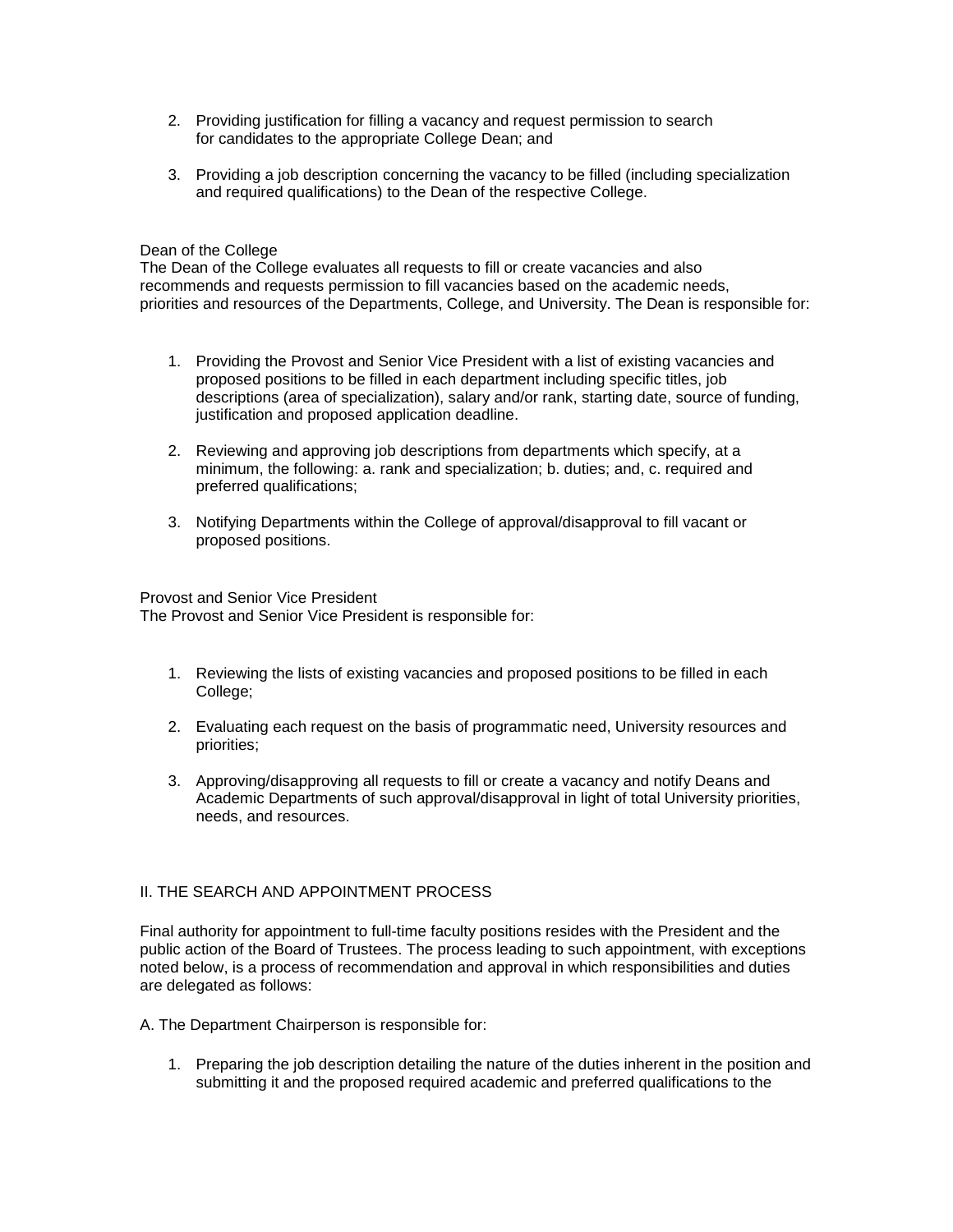Dean for approval prior to advertising; and preparing the Position Control Form for final authorization to conduct a search;

- 2. Recommending appointment of members to a Search Committee, in accord with departmental by-laws and University policies, and ensuring that the composition of the Search Committee is representative and diverse; and designating a Chairperson of the Search Committee, subject to the review and approval of the Dean of the College and the Director of Employment Equity and Diversity;
- 3. Charging and providing the Search Committee with relevant information, including but not limited to:
	- (a) description of the position as advertised;

(b) nature and extent of the advertising made for position; total number of candidates to be recommended by the committee, but not less than three (3) unranked; and

- (c) the time frame by which the final candidates should be recommended;
- 4. Inviting the Director of Employment Equity and Diversity or designee to the first meeting of the Search Committee to review the legal requirements of equal opportunity and Affirmative Action and William Paterson University's Employment Process Guidelines, and to discuss possible strategies for recruitment;
- 5. Ensuring that members of the Search Committee faithfully follow these guidelines; and
- 6. Receiving the recommendations of the Search Committee and reviewing and forwarding them to the College Dean.

The Department Chair may serve on the Search Committee, depending on departmental by-laws and University policies. The Department Chairperson may, but is not required to, interview candidates recommended by the Search Committee, but in doing so he or she should respect the integrity of the committee's deliberations.

B. The Office of Employment Equity and Diversity works with the academic departments and College Deans and is responsible for:

- 1. Determining the adequacy of the applicant pool by reviewing Form I and collecting data on race, sex, and ethnic identity of applicants through the voluntary and anonymous use of the pre-employment identification card or other Equal Employment Opportunity Questionnaire returned to the OEE&D;
- 2. Conducting the Affirmative Action Mid-search Check to review Form II, to ensure that the applicant pool is adequate and that a minimum percentage of applicants have the required qualifications, and to recommend to the Dean the cancellation or extension of the search in the event of a lack of qualified candidates;
- 3. Reviewing the advertisement and position announcement;
- 4. Reviewing and providing feedback on sample interview questions developed by the search committee with respect to appropriateness;
- 5. Assisting in outreach to attract diverse candidates through professional contacts, Internet postings, conferences and other recruitment sources;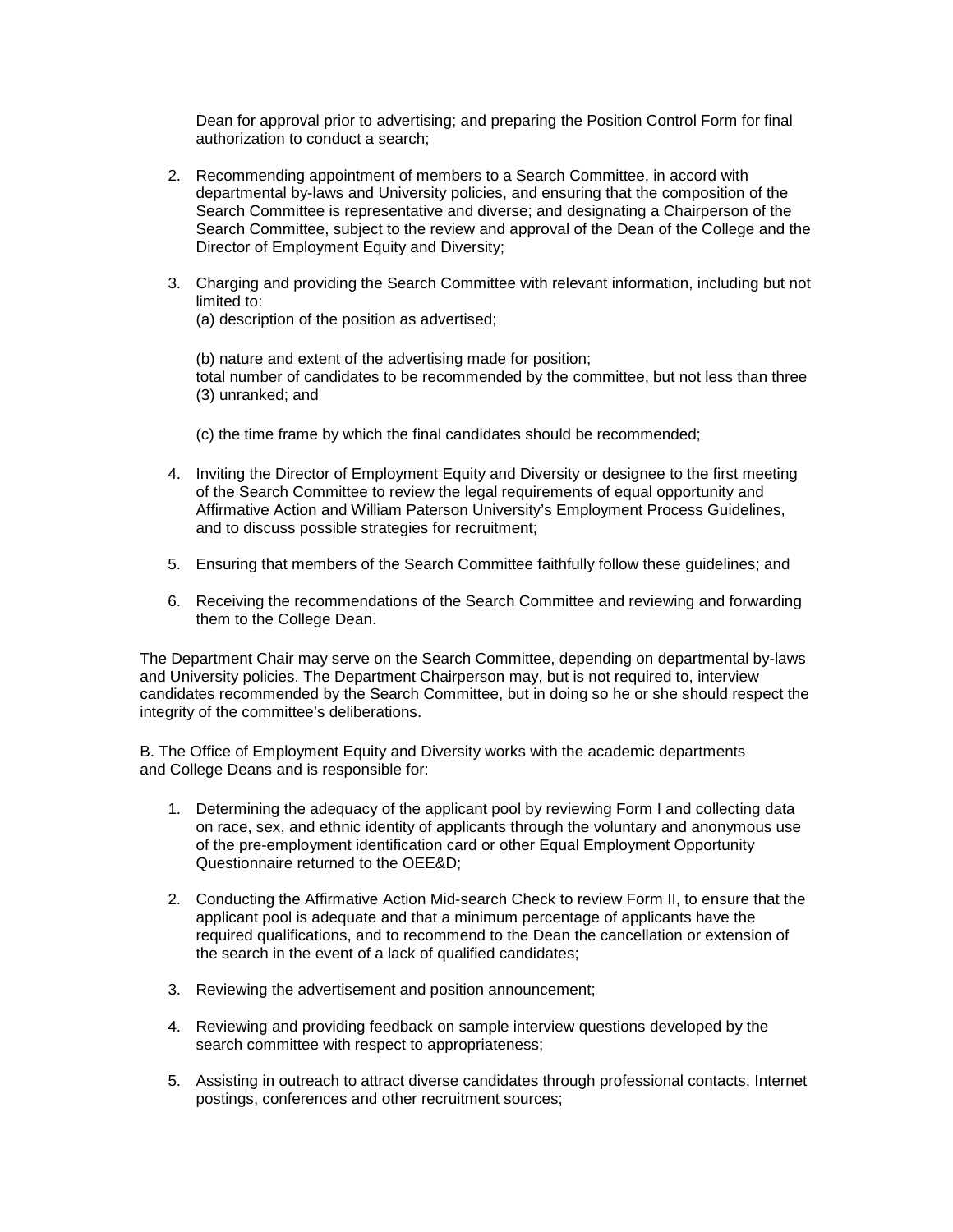- 6. Conducting a briefing meeting with Search Committee regarding equal opportunity and affirmative action, and established search procedures;
- 7. Certifying for the University that a bona fide equal opportunity/affirmative action search has been conducted.
- C. Search Committees: Members, Committee Chairpersons, and Their Responsibilities

# Nature and Composition of Search Committees

Search Committees are required in all searches to fill full-time faculty vacancies (with exceptions noted below). Search Committees may be used, but are not required, to appoint candidates to adjunct faculty positions; graduate assistant positions; or vacancies to be filled from a Civil Service Certification List. Search committees may or may not be required to fill part-time faculty positions (and departments should inquire of the Dean whether they are or are not in a given circumstance). Only full-time tenured or tenure-track faculty of a department can serve on departmental search committees for faculty. In the matters of small departments, the department Chairperson shall seek approval from the College Dean to appoint an appropriate faculty outside of the department to serve on the search committee.

Exceptions to the use of Search Committees, with approval of the Dean, the Provost and Senior Vice President or designee, and the Office of Employment Equity and Diversity, may occur in emergency situations such as sudden resignation, illness, retirement, death or other unforeseen circumstances resulting in a temporary appointment. In addition, the President of the University has and may delegate the right and responsibility to fill vacancies temporarily without a search in light of institutional need or exigency.

Department Chairpersons are responsible, in accord with departmental by-laws and University policies, for recommending members of search committees for approval by the Dean of the College and the Director of Employment Equity and Diversity. The Provost and Senior Vice President shall have final approval in cases where composition of a committee is disputed and where a resolution is not reached in a timely manner.

The composition of the Search Committee should reflect sensitivity to the various constituencies within the University community that may be affected by the position and should include representation of women and minorities. The following shall not serve on a Search Committee: person(s) recommending the final applicant to the President/designee; an incumbent who is vacating the position to be filled; the Director of Employment Equity and Diversity (who may serve as a resource person to the Search Committee); family members or others with significant relation to the applicants amounting to a conflict of interest; adjuncts and faculty on one-year-only appointments; and faculty on sabbatical leaves and approved leaves of absence.

A Member of a Search Committee works closely with other members and is responsible, at a minimum, for:

- 1. Adhering strictly to the confidentiality of the deliberations and processes followed by the Search Committee (such as not revealing evaluations and rankings of candidates and, in general, protecting the privacy of applicants);
- 2. Evaluating thoroughly the applications, resumes or vitae of all applicants, and identifying applicants to be invited for an interview;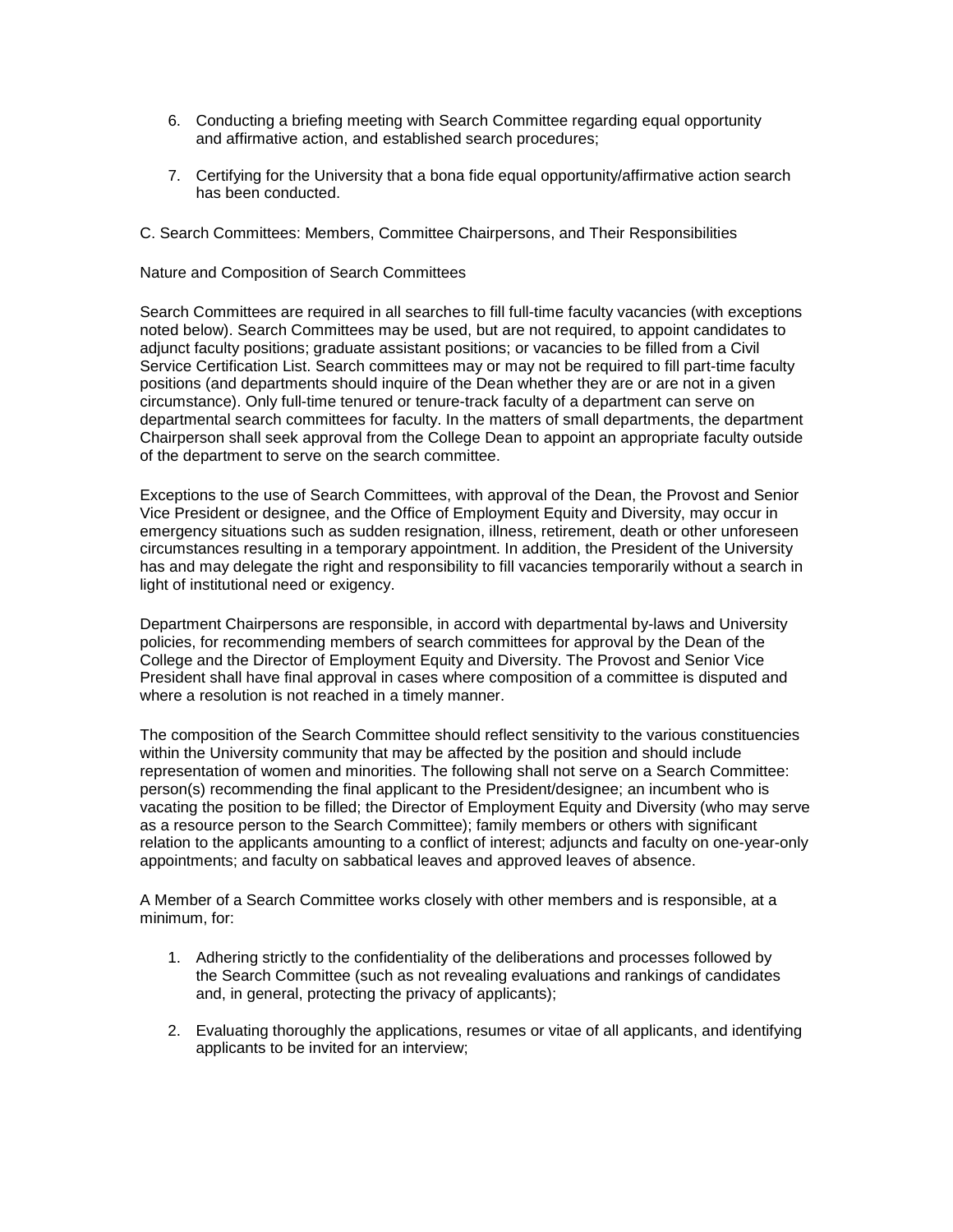- 3. Participating fully in all scheduled interviews with candidates (except in the case of illness) and to recuse himself or herself from the committee if he or she is unable to do so;
- 4. Participating in determining the number of applicants in order to be able to recommend the number requested;
- 5. Recommending, in cooperation with other members of the committee, at least three (3) qualified applicants unranked to fill the position with a detailed description of the candidates' strengths and weaknesses. The submission of less than three candidates requires special approval by the President/designee;
- 6. Recusing himself or herself from the committee when one or more of the candidates for the position is someone with whom the member has a familial or other close relationship to or feels a particular advocacy for or against, or will be perceived by others in that way;
- 7. Participating in additional recruiting to broaden the candidate pool, if necessary.

(N.B. Members of a search committee shall not negotiate, under any circumstances, or discuss specifically matters of salary or terms and conditions of employment such as teaching load except where these are stated in the advertisement.)

The Chair of a Search Committee oversees and facilitates the work of the Committee and, while he or she may delegate specific tasks in the work of the committee, he or she has final responsibility for:

- 1. Receiving applications and sending acknowledgments, including the pre-employment identification card to all applicants;
- 2. Extending a verbal invitation to applicants identified for interview, and issuing a formal letter of confirmation to those verbally accepting the invitation, along with Reference Release Form;
- 3. Facilitating the committee meetings and candidate interviews, including travel arrangements;
- 4. Scheduling a meeting between the Committee and the Office of Employment Equity and Diversity to review with the committee all relevant federal, state and institutional regulations and guidelines;
- 5. Scheduling candidate interviews with the Committee, Department Chair, and Dean;
- 6. Completing all required forms;
- 7. Informing the Office of Employment Equity and Diversity, the department Chairs and appropriate Dean of names of applicants who will be invited to campus for an interview;
- 8. Writing the recommendations of the committee and including any dissenting opinions if necessary;
- 9. Submitting the completed search file to the appropriate Dean, and the completed forms to the Office of Employment Equity and Diversity;
- 10. Sending a non-appointment letter to all applicants who were not hired after the person to be hired is approved by the Board of Trustees.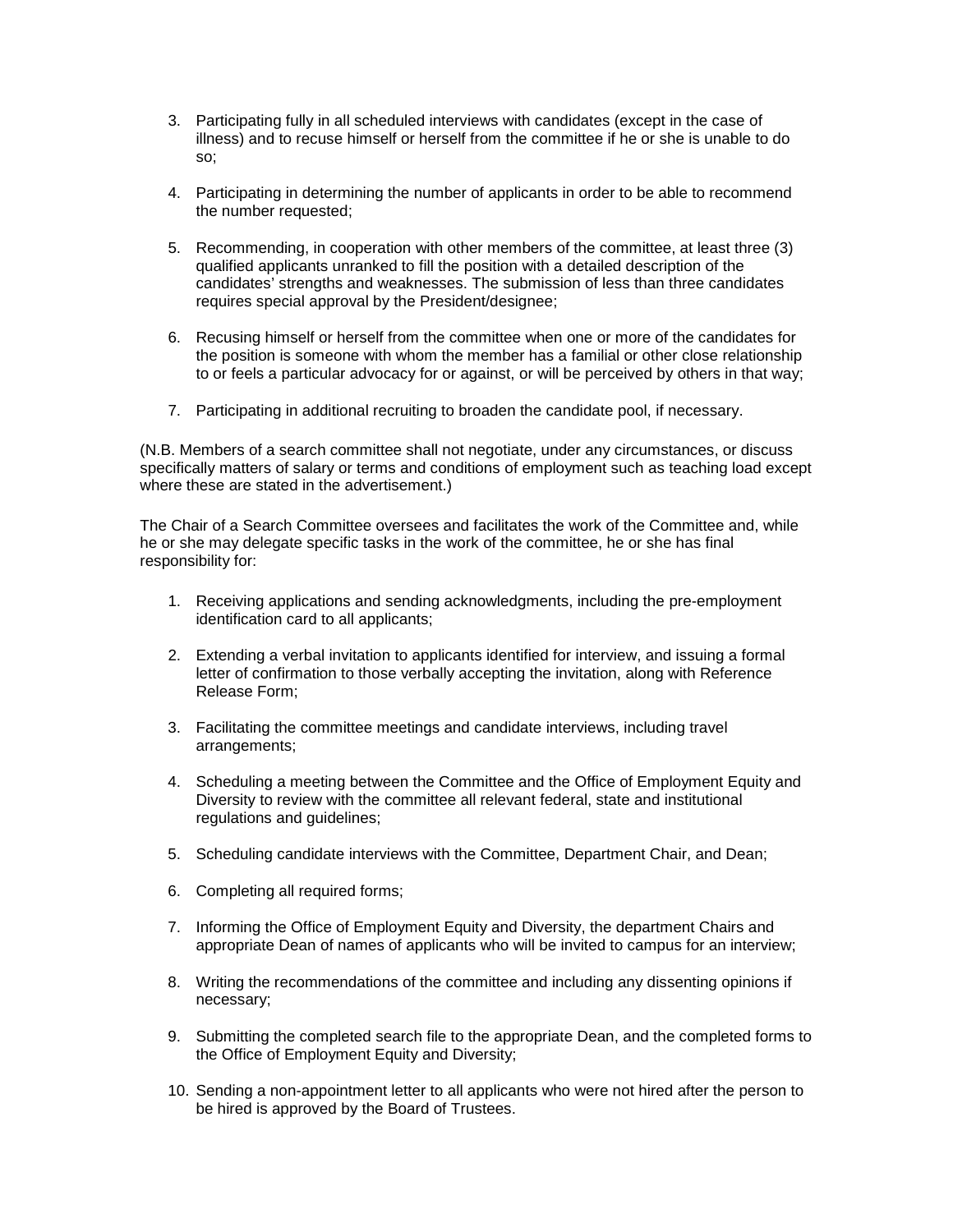(N.B. The chairperson of a search committee may not negotiate, under any circumstances, or discuss specifically matters of salary or terms and conditions of employment such as teaching except where these are stated in the advertisement.)

D. Dean, Provost and Senior Vice President, President and Their Responsibilities

The Dean has responsibility for review, approval, communication, and negotiation with final candidates on matters of rank, range, and salary. Specifically, he or she is responsible for:

- 1. Interviewing all applicants forwarded by the Search Committee and/or may elect to review applicants not selected for an interview and identify other applicants for interview;
- 2. Receiving and reviewing at least three recommendations unranked (letters or written summaries of reference calls) and confirm receipt and date of all degrees of all candidates to whom an offer of employment is proposed;
- 3. Consulting with the search committee chair and department chair, and recommending final candidate(s) for appointment to the Provost and Senior Vice President, for approval;
- 4. Negotiating, in consultation with the department chairperson and the Office of the Provost and Senior Vice President, salary, rank, and range to be offered to final candidate(s);
- 5. Write a formal letter of offer to any candidate(s) to whom an offer of employment is made and to certify the bona fides of such candidates.

E. The Provost and Senior Vice President is the Chief Academic Officer of the University and has oversight for all faculty and related vacancies and appointments. As such, he or she is responsible for receiving, reviewing, and approving or disapproving of the recommendation of the Dean of the College and to take such action as necessary to complete the appointment process and ensuring its integrity through recommendation to the President of the University.

F. The President of the University is vested with final authority for all appointments publicly approved by the Board of Trustees.

\*\*\*\*\*\*\*

Appendix A: Advertisement and Recruitment

To promote diversity, equity, and academic excellence it is essential to conduct processes of recruitment and advertisement that will attract the greatest number of qualified and interested applicants for each position that is authorized and for which a search is conducted.

The Department Chairperson:

- 1. Prepares the Position Announcement and Advertisement containing the following information:
	- a. specific teaching and related duties and area of specialization
	- b. whether tenure or non-tenure track
	- c. job related qualifications
	- d. degrees required and those preferred
	- e. number of years of teaching experience required or preferred, or other criteri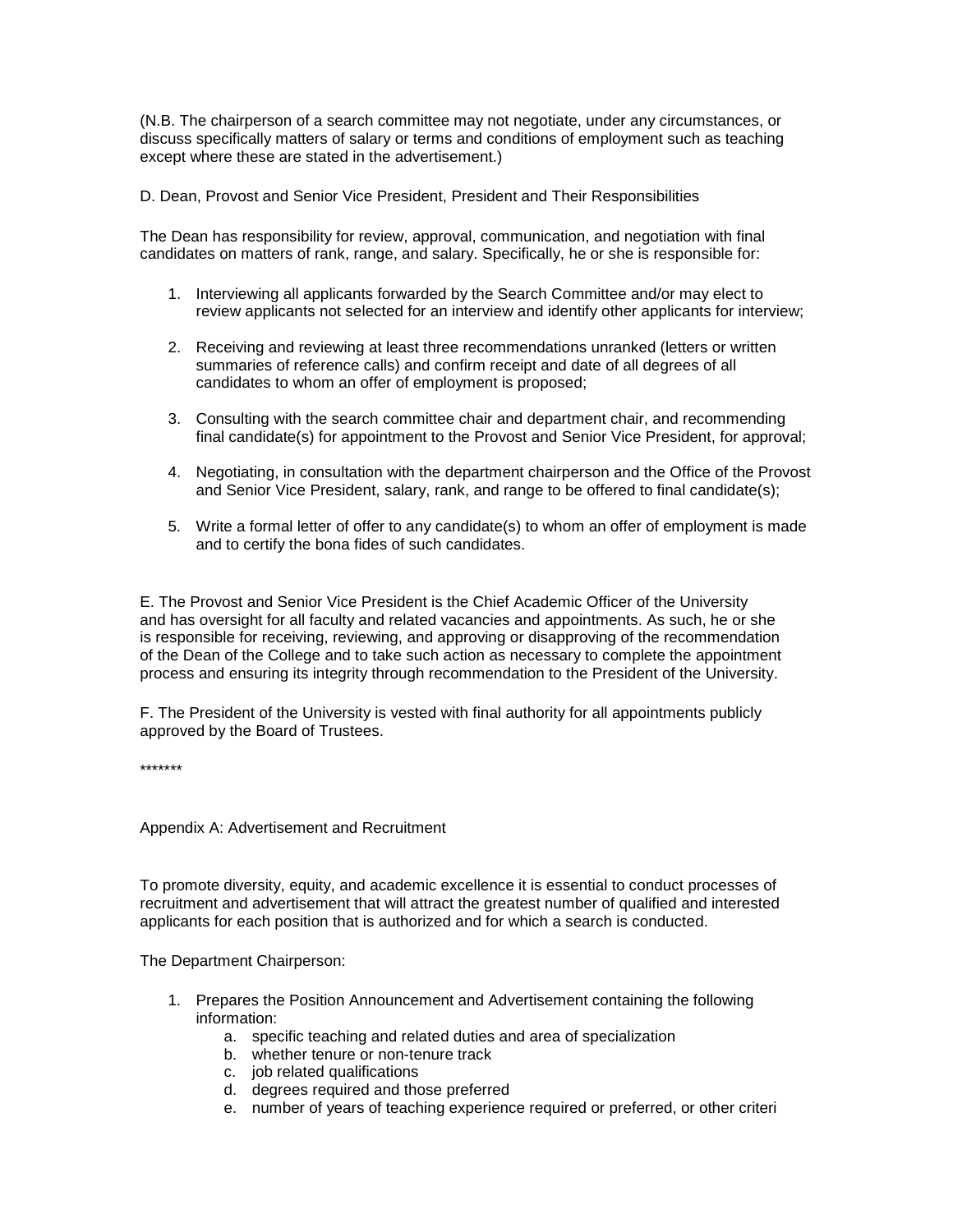- f. rank
- g. starting date
- h. name of the Department or Search Committee Chairperson as the contact for receipt of cover letter and resume
- i. closing date for applications or if applications will be considered until position is filled.
- 2. Submits this information to the Dean for review, revision, approval, and submission to the Provost and Senior Vice President, Office of Human Resources, and Office of Employment Equity and Diversity; and
- 3. Places approved advertisements in disciplinary journals, list-serves, and other venues that are of minimal or no cost to the University.

The Dean of the College

- 1. Reviews all submissions to ensure accuracy of intent;
- 2. Submits original or revised copy to the Provost and Senior Vice President's Office for review and approval

The Office of Human Resources

- 1. Coordinates distribution of Position Announcements for posting on campus bulletin boards and on web page;
- 2. Arranges for omnibus advertising in cooperation with the Office of the Provost and Senior Vice President.

The Office of the Provost and Senior Vice President

Coordinates omnibus advertisement of faculty vacancies in newspaper advertisements, professional journals or associations, College and university placement offices and appropriate academic departments and minority organizations, associations, and publications and the William Paterson University Home Page.

Appendix B: Disposition of Application Materials

To ensure and document equity and fairness in the employment process, it is essential that all applications be received and accounted for in the process. As stated above, it is the responsibility of all members of search committees to evaluate thoroughly all applications for each advertised position.

Further, the Department Chairperson or Search Committee Chair is responsible for

- 1. Receiving and logging all applications, resumes and vitae for the search he or she is conducting; and
- 2. Sending a letter acknowledging receipt of the application and pre-employment identification card to each applicant upon receipt; and